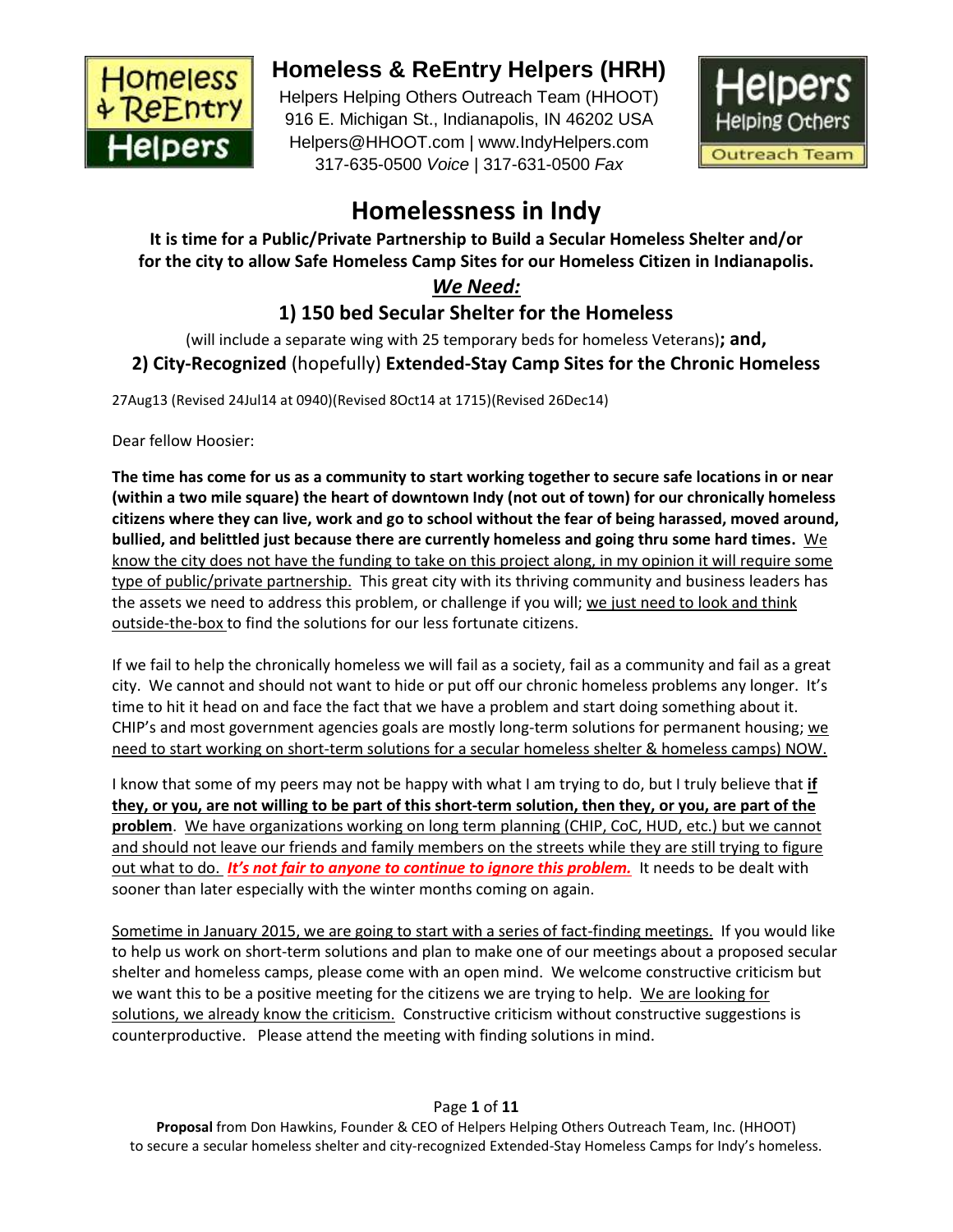We would like for our meeting to be kind of an unofficial extension of the New Blue Print. We are not meeting to put down or belittle any of the hard work that we have collectively put into the New Blue Print; we are meeting to enhance it, and to work with it. We know the people that constructed the Blue Print want the same thing we want; we just want it faster than the Blue Print can give it to us.

Having a secular shelter and manageable homeless camps is not the sign of a city that has failed; a secular homeless shelter and an authorized homeless camp can be a sign that the community is willing to work together with all those who are going through various hardships. A community that is working to keep all its citizens stay safe under any and all conditions is a good thing.

We should not have anyone staying in unprotected areas of our city, especially in the winter time. Living in a "homeless shelter" or, "an extended stay camp", would at least provide an environment for people who are going through the same things; that would be able to help each other.

The bottom line is that no citizen should be treated like a criminal just because they don't have a home. The criminalization of our homeless, as some communities have done, is not the solution. I know that Indianapolis has got it within itself to help everyone, especially the less fortunate. It's time that we go that extra mile for our homeless citizens. Currently we are not doing so. The question remains, what are we going to do about it? NOW!

I am aware that taking on this challenge is great, but it has to be done. I have been told that Indianapolis is the largest city in the country that does not have a city/secular shelter. We have been blessed for over 120 years with having Wheeler Mission in our city. Now we have Good News Mission and the several other smaller shelters but they have not been able to keep up with our growing homeless population. As you know, most, if not all, of them are faith-based and a lot of our homeless population will not visit a faith based shelter. I believe that the faith-based shelters could even do a much better job working with the homeless if they were not overcrowded, which also makes them under staffed. In my opinion, the city has not been fair to the faith-based community shelters. The city has been happy with the status quo for the last several years and the problem has continued to grow. It's time the city thru some type of public/private partnership step-up to the plate and does its fair share of the lifting in caring for our homeless.

Homelessness is not a Republican, Democrat, Conservative or Liberal problem. It's a human problem that can point to a society's short-coming. It's time that Indy's citizens get together and fix this problem!

**Our homeless citizens living on the streets of Indianapolis are a public safety issue and it needs to be addressed sooner than later.** Those currently living on the streets of Indianapolis need our help now, today, tonight and tomorrow, they should not have to wait until next week, next month or even next year for our help.

**If you are interested in working on this initiative with us, please let me know.**

Sincerely,

Don Hawkins, Founder & CEO

#### Page **2** of **11**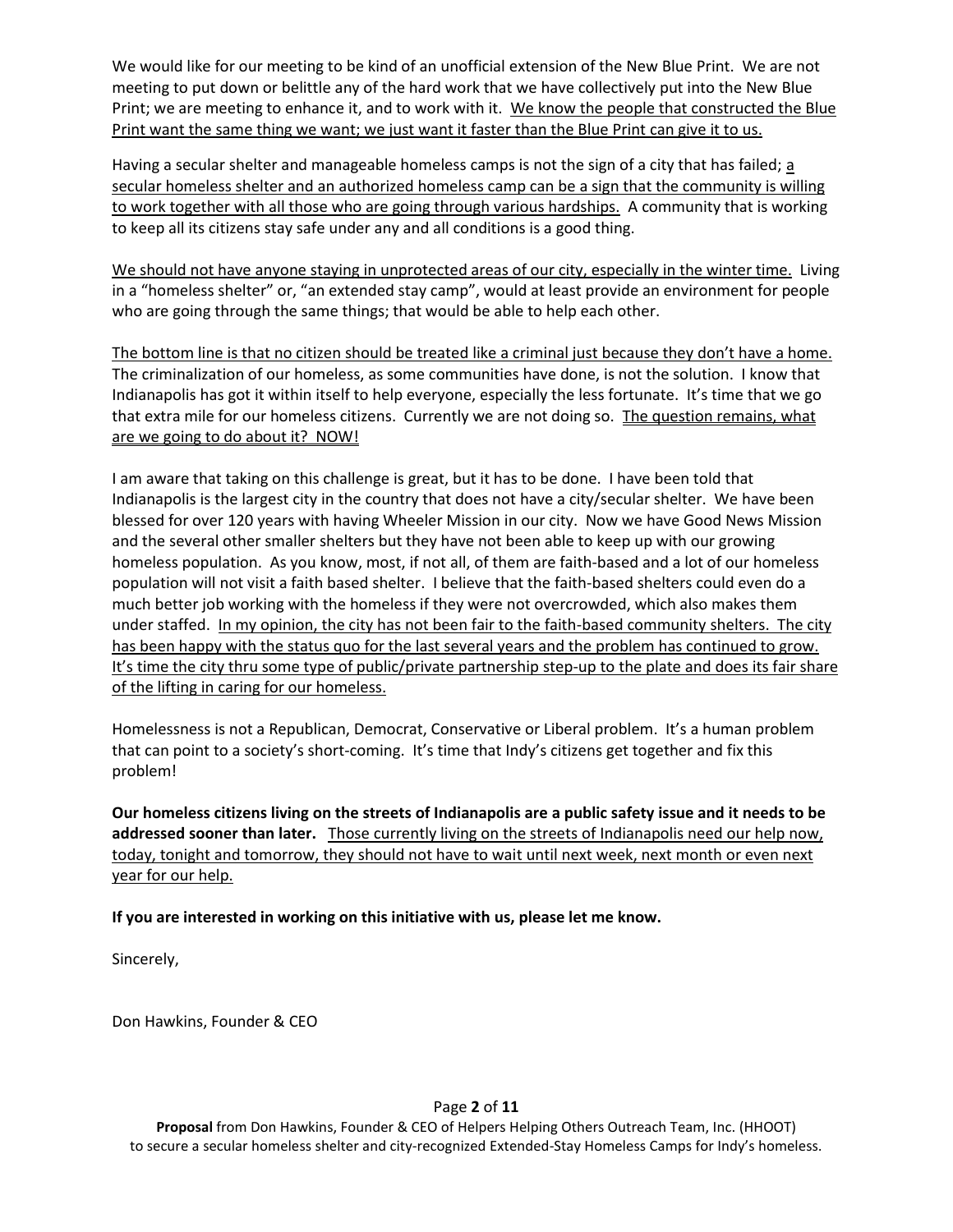# We Need a Plan to Reduce Homelessness Sooner than Later

My name is Don Hawkins and I have been working with our chronic homeless population who live on the streets of Indianapolis off and on now since the year 2000. It's now 2014 and I'm sorry to say that it seems like nothing has changed for this small group of our fellow citizens. They are still living in any crack and cranny of the city they can find. They are still being hassled by police (sometimes for good reasons), harassed by kids, and shuffled around from place-to-place at the whim of society. It is time that we as a loving and caring community finally take the time to do something about it. It is an embarrassment to all of us living in Indianapolis that nothing has been done for this segment of our homeless population.

In August of 2008 I founded a non-profit organization called Homeless & ReEntry Helpers, Inc. (HRH) a 501 (c)(3) to house HRH's web site (www.IndyHelpers.com) and offer services to those in and out of our prisons and jails. I have been on 11 prisons community advisory boards; I have mentored for many offenders and ex-offenders over the years. In 2011 I formed Helpers Helping Others Outreach Team, Inc. (HHOOT) and started serving hot meals to the homeless in HHOOT's Diner. We are currently serving form 35 to 50 on the low side to 100 to 125 hot meals 5 nights a week to the chronic homeless. When they visit HHOOT's Diner I get a chance to talk to them about what is going on at the camps and other shelters and mostly it is not a pretty picture of what they have to put up with every day. I think that because I see and hear so much of what is really going on in Indy, or more importantly what is NOT GOING ON, I think I have a good insight on what we need and that is why I am asking for your help. I don't claim to have all the answers. In fact I have more questions that I have answers, but I truly believe that if we can come together on this like we have on so many other problems this city has faced over the years. We must come up with acceptable solutions to greatly reduce homelessness and help our family members and friends become productive citizens again.

#### **Chronically homeless as defined by HUD in The New Blue Print to End Homelessness**

**1. An individual who:**

(i) Is homeless and lives in a place not meant for human habitation, a safe haven, or in an emergency shelter; and (ii) Has been homeless and living or residing in a place not meant for human habitation, a safe haven, or in an emergency shelter continuously for at least 1 year or on at least 4 separate occasions in the last 3 years; and (iii) Can be diagnosed with 1 or more of the following conditions: substance use disorder, serious mental illness, developmental disability (as defined in §102 of the Developmental Disabilities Assistance Bill of Rights Act of 2000 (42 U.S.C. 15002)), post-traumatic stress disorder, cognitive impairments resulting from brain injury, or chronic physical illness or disability;

- 2. **An individual who** has been residing in an institutional care facility, including a jail, substance abuse or mental health treatment facility, hospital, or other similar facility, for fewer than 90 days and met all of the criteria in paragraph (1) of this definition, before entering that facility; or
- 3. **A family with an adult head of household** (or if there is no adult in the family, a minor head of household) who meets all of the criteria in paragraph (1) of this definition, including a family whose composition has fluctuated while the head of household has been homeless.

The new Blue Print to End Homelessness put together by CHIP (New Blue Print) states, "The political will to address homelessness in a sustainable way is often absent in the places it is most needed." **This needs to change sooner than later.**

Page **3** of **11**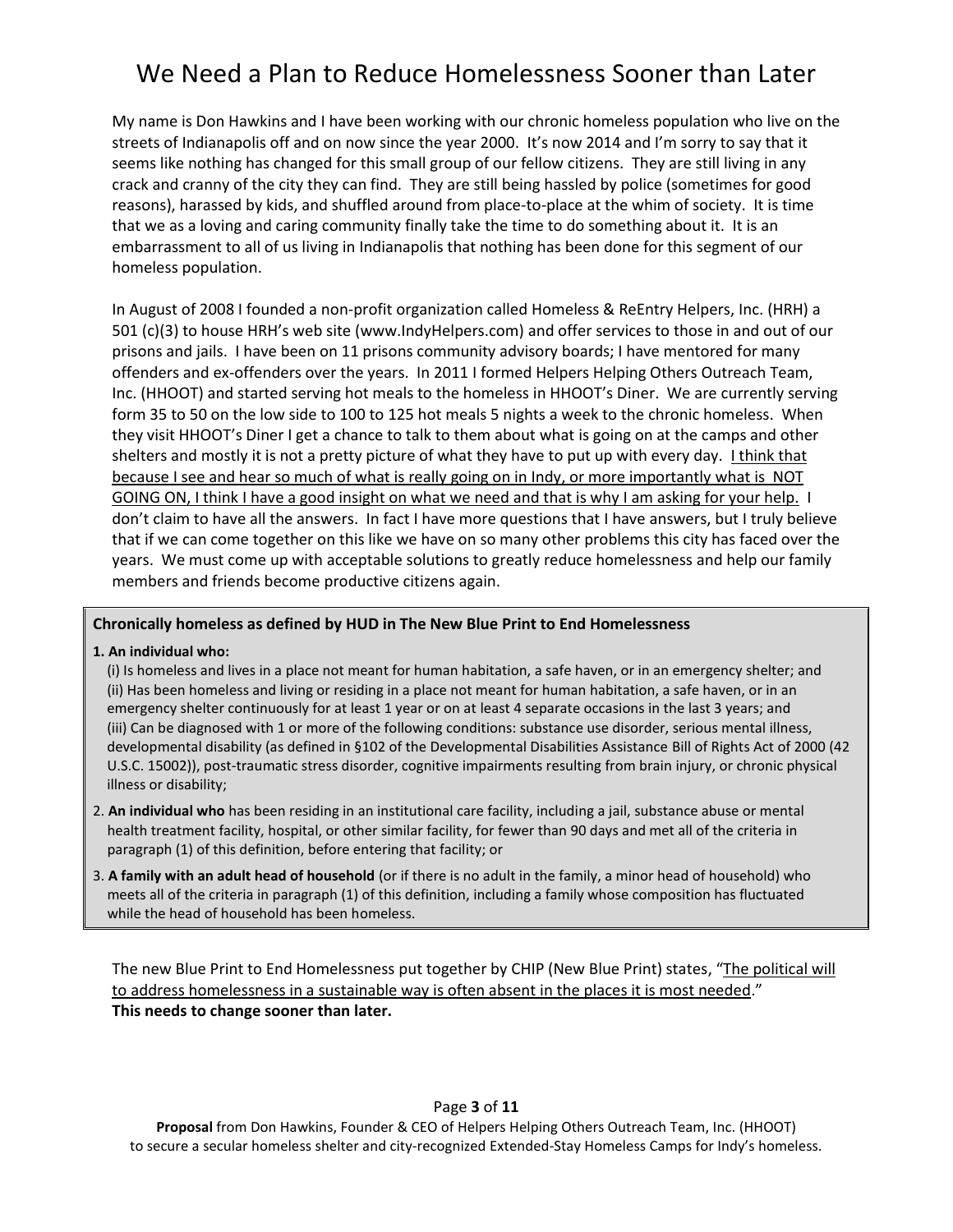The New Blue Print says, "We will not allow individuals to languish in shelter, camps, cars, and the like." But there is no "Immediate Plan" for these individuals.

The New Blue Print presents a variety of solutions for people who may be in the process of losing their existing housing but it does not go far enough for people "currently living on the streets" of Indianapolis. Most of the New Blue Print's solutions are going to take from two to five years to implement for the majority of our homeless population. **As I mentioned earlier, our Homeless friends currently living on the streets need help now, today, tonight and tomorrow, they should not have to wait until next week, next month or even next year for the help they need.**

Current plans are only for using existing monies for permanent long-term housing. I don't disagree with that on some level but again, what about those living on the streets today. They need help now. How long is it going to be before we start making short-term plans for them?

The New Blue Print says, "We want Homelessness to be rare, short-lived and recoverable." This is my/our goal too, but what are we going to do to keep our chronic homeless citizens safe until that finally happens? Some of our homeless populations have been waiting for years for this to happen since the mental health facilities have closed.

The New Blue Print recognizes the fact that there are some people who simply do not want to go to a shelter or transitional housing. Nor do they want a home or the obligation of bills or even help (for whatever reason). The Blue Print as good as it is, still does not provide a solution for the majority of this segment of our population "any time soon". In order to provide a truly collaborate community based continuum of care for the homeless persons living in our community we must not ignore those who do not want housing or help any longer just because we believe, or hope, that their mind-set is only temporary and they will eventually want housing again. Either way, they deserve to be in an environment where they can trust the people around them and know that we as a society will be there for them when the time comes for them to get back on their feet. Leaving anyone in an unsafe and unprotected area of the city is unacceptable and a public safety issue that needs to be addressed immediately.

The New Blue Print is a step in the right direction, but it should be for all of our homeless population, not just the persons who want to stay in the house they are now living in. We need to support our citizens that are already homeless and living on the streets of Indianapolis.

The Blue Print says that "Chronic homelessness must occur rarely and any argument of choice examined." I totally agree, but the bottom line is that we have had homelessness since the beginning of time and we are likely to have homelessness till the end of time. This problem is not going away any time soon and we need to deal with it in the best manner we can with the resources (public and private) we have. For whatever reason, a part of our society is and will always continue to be chronically homeless. **They are our family members, our friends, neighbors, co-workers, church members, and school mates. They are the stranger in need. They are us, and they are our future.**

I know the city's goal is not to let people stay on the streets and I agree with that, but we all know it will be a long time before that goal is met. In the mean time we need a formulate plan to find a safe place for them. The tactic of moving them out of an area; hiding behind the public safety issue and/or, by just saying "CHIP is working on it" while doing nothing about it is wearing thin. Moving them out of one location just forces them to move to another location. Since no creative solutions have been forthcoming this is unacceptable and inhumane.

#### Page **4** of **11**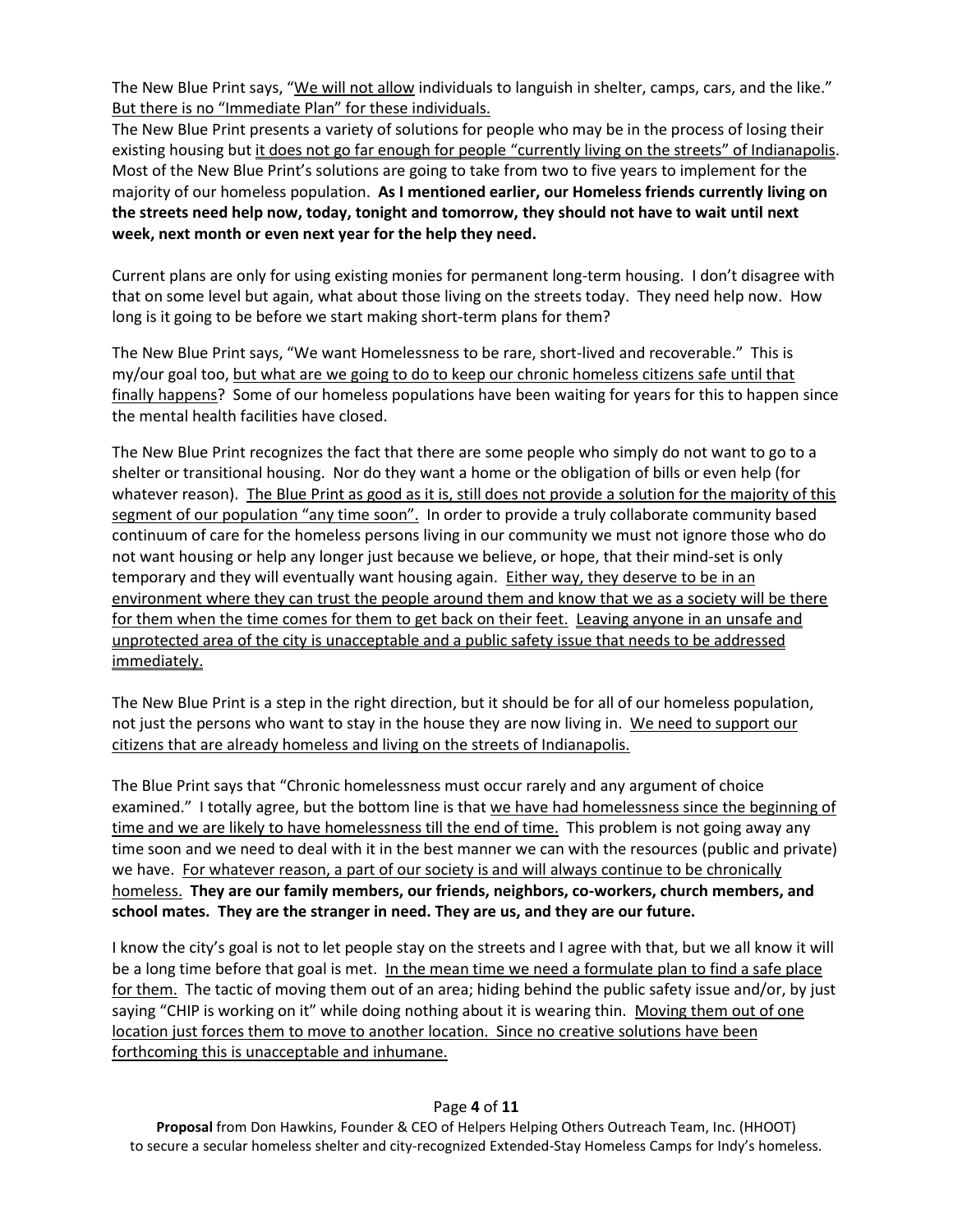Again, we agree that funding designated for long-term housing is the ultimate goal. But waiting two to five years for that to happen is not acceptable. We are also aware that any projected funding could be cut off at any time, then what? We need to look outside the box to find alternative ways to fund our current and short-term solutions pertaining to our homeless problems. A public/private partnership of some sort can help address this need while the goal for permanent housing continues to move ahead. **This is the goal of HHOOT's plan.**

Surely we can find a vacant building that can be converted into a secular shelter and/or find 3 to 5 acres where a new building can built for the "least of thee" in a safe location in our community. Everyone deserves to live in a safe environment no matter what kind of roof they have over their head. We are not asking for monies from the city, we just want access to some ground in the downtown area where they can live for a while with some dignity in a safe location, even it's in a tent.

I know that most individuals don't spend very much time thinking about the homeless or the less fortunate until there in their neighborhood or they see them on the street somewhere, but we as a society must learn to take care of our own. It is our responsibility as human beings to take care of one another. That is why we have our laws, our courts, and why we form our governments.

I know that raising three million dollars for a new building or raising a million and a half dollars for an existing building is unthinkable at this time, but again, we have to think outside the box and find alternative private funding. How will it be maintained? It will take approximately a million and a half dollars a year to maintain the facility but it will be money well spent knowing that our citizens are in a safer environment and being cared for. It's time that we make time to start working on these solutions. Our homeless citizens deserve better. Remember, even though they are homeless they are still our fathers, mothers, brothers, sisters, aunts, uncles, friends and our neighbors.

As mentioned above, we know that The New Blue Print is a great idea and its challenges are great but we also believe that if we work together, all those challenges can be met. Some of you know I was one of the original 12 New Blue Print CHIP/PAT committee members and I am very proud to have been a very small part of that. It gave me a chance to learn what the problems are and how to work on the solutions. The New Blue Print, however, has no immediate budget and no teeth in it for the majority of the hard core chronic homeless at this time. The work we collectively accomplished on the Blue Print to End Homelessness is a good step in the right direction but we missed a few things that require great urgency. I am hoping that you / I / we can work together to help solve this problem sooner than later.

The Comprehensive Continuum of Care (CoC) of services program is a good start but we "really" need to start listening to and respecting the voices of all of our homeless population **today** – even the ones that say they want to be left alone. We can still leave them alone, but they are still entitled to be in a safe environment.

#### **Ask yourself, where will we be for all eternity if we do not help our poor and our needy?**

#### **Communities as well as individuals should live by these words:**

For I was hungry and you gave me nothing to eat, I was thirsty and you gave me nothing to drink, I was a stranger and you did not invite me in, I needed clothes and you did not clothe me, I was sick and in prison and you did not look after me. They also will answer, 'Lord, when did we see you hungry or thirsty or a stranger or needing clothes or sick or in prison,

#### Page **5** of **11**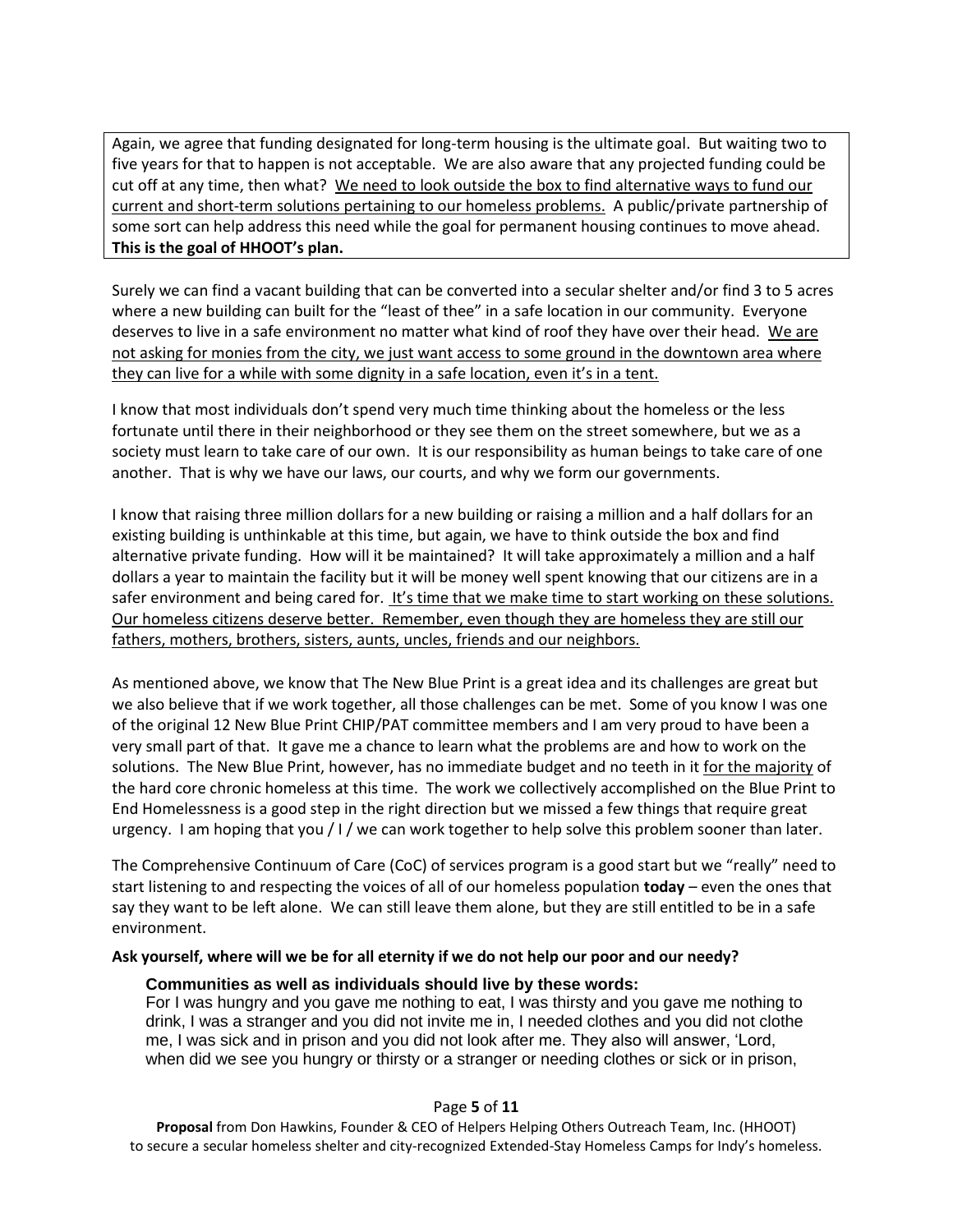and did not help you?' He will reply, 'Truly I tell you, whatever you did not do for one of the least of these, you did not do for me.' Then they will go away to eternal punishment, but the righteous to eternal life. - Matthew 25:42-46

Additional "Talking Points" - To be used as a Draft Work Sheet only – It has been compiled by myself, Don Hawkins and nobody has agreed to anything yet. NOT IN ANY PARTICULAR ORDER

- 1) I'm sure that you have heard that several so called "Homeless Bill of Rights" and/or "Homeless Rights Legislation" in Rhode Island, Connecticut and California are spreading throughout the county. I would suggest that now is the time to get ahead of this type of legislation for Indianapolis.
- 2) Indianapolis should not be a city that hides or throws-away its people to jails, prisons, the streets, abandoned buildings, parked cars, alleys etc. Nor should homelessness be criminalized like what just happened in Columbia, South Carolina. They were completely embarrassed by their actions to the point of having to resend their earlier rulings. We know that Indianapolis is a loving and caring city and we do not need to criminalize the homeless that are being forced to live on the streets. There is a difference between truly homeless people and the criminal element. I know you do not confuse one with the other but some do.
- 3) Our city should not discriminated against or denied homeless people their basic rights just because they don't have a permanent address or cannot afford a home. Focusing on a homeless person's short comings is just a diversion from society's real problems such as: lack of jobs, housing, proper medical and mental health care, and low or no cost drug and alcohol treatment facilities, etc.
- 4) I am first and foremost a concerned citizen of this great city and I care about all of our homeless citizens living in danger on the streets of Indianapolis, the people no one else seems to care about. I care that we as a city, address these concerns effectively and with compassion. We owe them that!
- 5) We have over 200 hard core homeless people living on the streets of Indianapolis who are not living in safe environments.
- 6) The city has probably spent well over \$20,000 in constructing two fences around the Pine Street and Davidson Street bridges. What a total waste of tax payer money. If someone would have taken the time to come up with a short-term solution for this problem the money might have been better spent on a location to help solve this problem. \$20,000 would have gone a long way in actually helping those 200 homeless citizens of Indianapolis find a safe location to temporarily live in.
- 7) HRH has several investors/partners that are interested in working with the faith based community to help solve some of the homeless long term problems in working with The Bethlehem House, Horizon House, Progress House, The Dove House, etc. and other recovery organizations.
- 8) **Reducing Homelessness is an on-going process:** Even when the goal of having a successful secular shelter and a homeless camp(s) has been achieved there will be some that will still be living on the streets; like people that have been thrown out of shelters for one reason or

#### Page **6** of **11**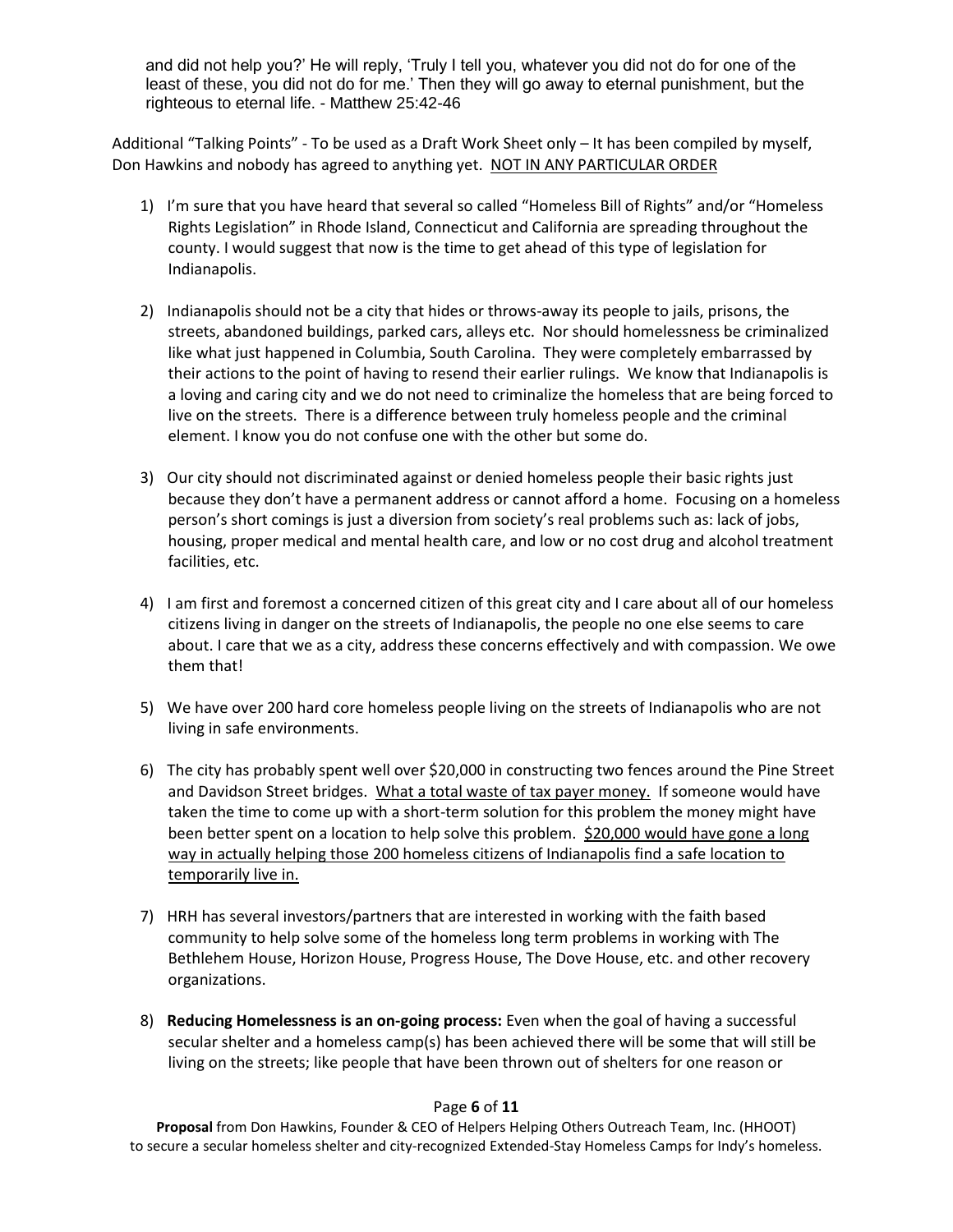another, criminals that are hiding out, and those that just want to be left alone, but the numbers will be much manageable. This accomplishes a much safer place for those that really want to get off the streets and start working their way back on their feet.

- 9) When the homeless are in a safe concentrated area, the local service providers can better serve them.
- 10) An added bonus will be that Wheeler will be less overcrowded; enabling them to do a much better job on the homeless they serve. The biggest single reason people don't want to go to Wheeler is not because they have to listen to Christian stuff, it's because they are way overcrowded and people feel like cattle being herded from one room to another. That is not Wheeler's fault. It is ours as a "let some else, or let the Christians take care of it" society. Believe me, with the facilities and the staff that Wheeler has, they could be more productive if they could get their numbers down to a reasonable amount that their building was designed for.
- 11) **Here's what really hurts**, the government won't let us Christians pray in their schools or say the pledge of allegiance, but they expect us to take care of their homeless, sick, addictions and mentally ill problems. Christians can only do so much. It's past time that the government (city) steps up and takes the responsibility for its short comings.
- 12) The bottom line is, the city and CHIP's New Blue Print want the same thing we do (safe housing for everyone); we just don't want to have to wait another three or four years (or longer) for someone to provide the funding for all those that need shelter and housing NOW.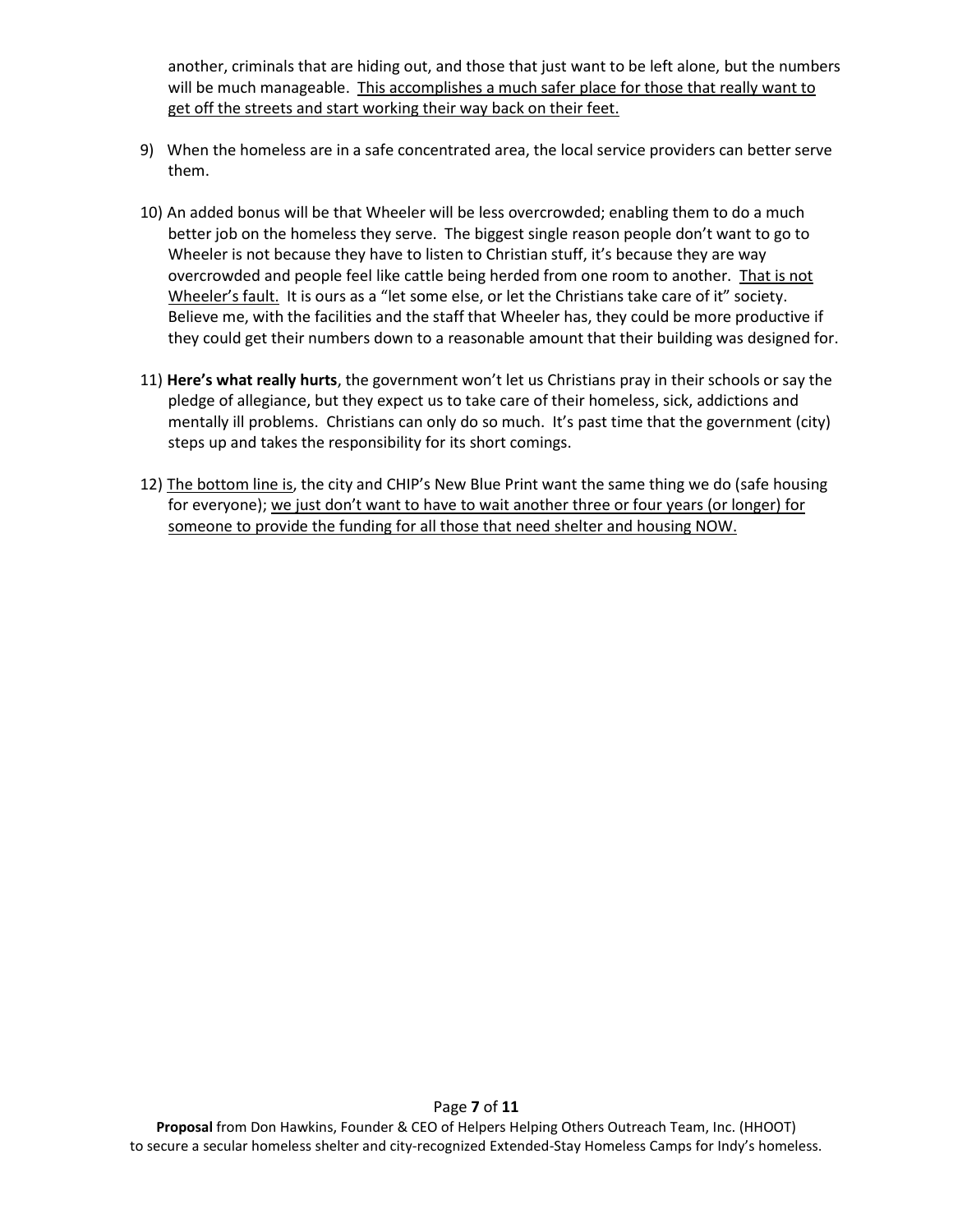# **Mixed Notes Pages – not complete We Need: 1) a Plan, 2) a Location, and 3) Funding**

We are proposing a: 1) secular homeless shelter that is funded and/or managed thru a private-public partnership; and, 2) a "city-recognized homeless camp", we are calling "HHOOT's House" that the city agrees to work with and/or to leave alone until alternative housing of some kind can be found for this group of homeless citizens. Safety and security is priority number one for all concerned parties. This will be a no-nonsense camp where troublemakers will not be tolerated.

Information on a secular homeless shelter will be added later……..

HHOOT's House is for those that have been thrown out of the family house, girlfriend or boyfriend's house, spouse's house, just getting out of jail or prison, got kicked out of a shelter, got kicked out of another camp, etc.

HHOOT's House is for those that are unintended homeless or those that just want to be left along for a while and have nowhere else to go and wants to be in a safe environment until they can get back on their feet and find a new place to live.

# **Who is HHOOT's House for?**

- 1) The chronic homeless population that have lost their housing and/or lost their way
- 2) For those that have nowhere else to go
- 3) For those that just need a safe place to be while they are recovering from homelessness
- 4) For those that want to live in a clean and safe environment and to be treated with respect. This could be the first step in helping them help themselves to regain their dignity from the trauma that got them homeless in the first place.
- 5)

## **We Need a Plan for this segment of our homeless population that is still living on the streets of Indy!** (If we build it they will come)

- 1) Organize a Team that will formulate a Plan set up a meeting
- 2) Find those that are with us.
- 3) Find those that are against us.
- 4) Start a dialogue with all concerned parties. Remembering that we can all agree to disagree on some things but we need to start working together on what we do agree on.
- 5) We know that the city's goal is to find everyone a permanent safe place to stay but until that time they have to stay somewhere and that somewhere is going to be on the street.
- 6) Priority one is to find a location that everyone can live with including; neighbors, businesses and the city.
- 7)

## **Do Additional Research on:**

- 1) Camps Indy rules for campsites
- 2) Tent Cities (Camps) in other cities
- 3) Cities that successfully worked with "Tent Cities"
- 4) Homeless Bill of Rights around the country
- 5) Homeless Legislation around the country

## Page **8** of **11**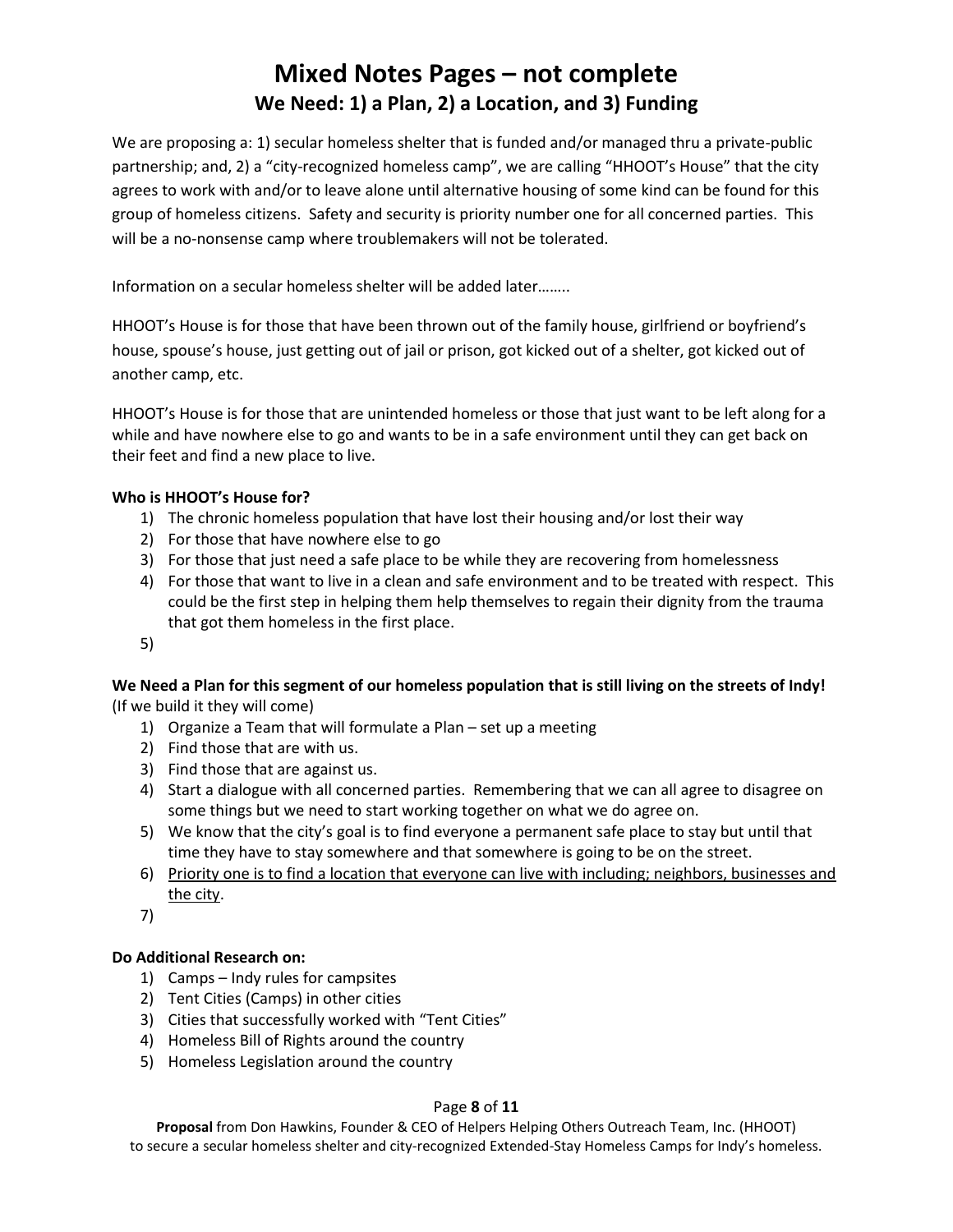# **Camps - they could be a self-managed community (park) that will be governed by a strict set of rules, set by them.**

- 1) Name TBD
- 2) Location TBD
- 3) Camp should have a maximum capacity depending of the size of the camp
- 4) An authorized "Camp" site where tents can stay up for extended periods of time
- 5) Needs to be in or near the downtown area close to existing services for the homeless
	- a. Will have to be in a location that doesn't have a lot of businesses, development or neighborhood involvement (if possible)
	- b. Will not be out of the downtown area
	- c. Residents of the camp must obey all city laws pertaining to panhandling
- 6) Must be near a bus stop
- 7) Must be available to IMPD
- 8) Must be available to Parole & Probation
- 9) Must be available to Service Providers (schedule professional services) medical, drug and alcohol treatment mental health, etc.
- 10) Must be available to the Faith Based Community (schedule faith based services, food, clothing, etc.)
- 11) Completely fenced in what's inside is blocked from the outside so to be neighborhood friendly and not an eye sore to the local community
- 12) Port-a-potties
- 13) Dumpsters & trash can
- 14) Must be kept clean and neat at all times
- 15) Running water will be provided
- 16) Showers w/hot water
- 17) Pick-up location for people that need workers (employers, temp services, etc.)
- 18) Must carry insurance for certain liability
- 19) Small pets are welcome
- 20) Must be able to use propane for heating and cooking
- 21) Must be able to have small fireplaces in contained areas for heating and cooking

22)

Page **9** of **11**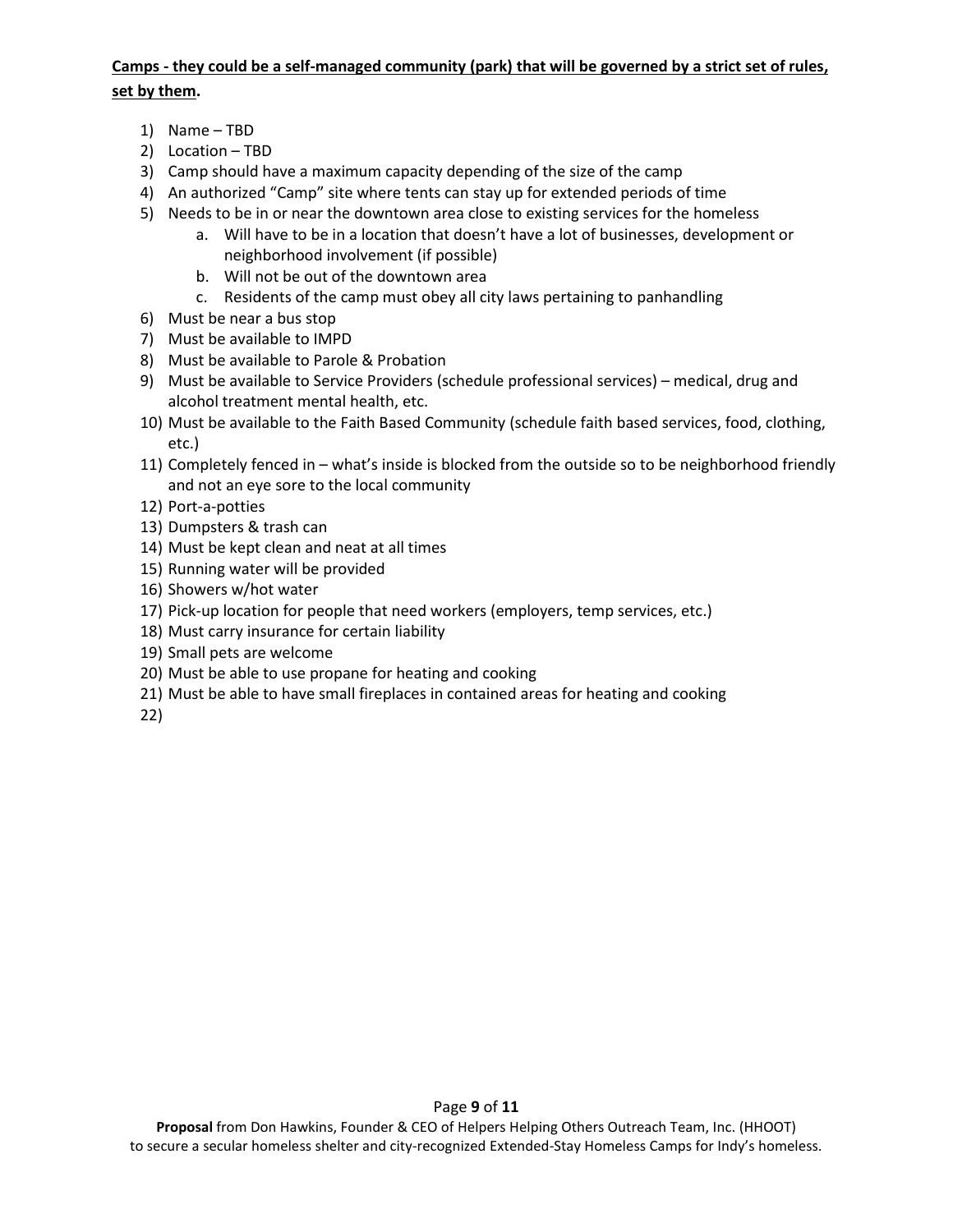#### **Available Housing Now:**

- 1) The Street various camps such as the Jungle, Salt Mines, the River, bridges, doorways, alley ways, parks, parked cars, trucks, vans, abandon houses, abandon commercial buildings, etc.
- 2) Family and/or friends couches, floors
- 3) Jails or Prisons for the criminal element that did not nor could comply with parole or probation
- 4) Tent Cities / Camps Unsafe and Unauthorized, occasionally moved from place to place
- 5) Shelters Faith Based short-term only
- 6) Shelters Work Based long term only if you can work or pay
- 7) Hotels, motels
- 8) Transitional Housing Existing
- 9) Permanent Housing / Apartments

## **Future:**

- 10) HHOOT's House, A Secular Homeless Shelter
- 11) Hopefully, the only people living on the streets after HHOOT's House is in place will be those that are evading the law, still on drugs and alcohol and the mentally ill that no one can get to for one reason or another.
- 12) **Our Short Term Goal** A Homeless Camp Site Safe and Authorized (or at least left alone)
	- a. Create an adapt a homeless camp program
	- b. Create a mentoring program for the homeless
	- c. Create an environment where they know the next step in either a transitional type environment or permanent housing again
- 13) Engagement Center (none in Indy, still working on it)
- 14) Safe Haven locations (none in Indy)
- 15) Emergency City (secular) Shelter for anyone anytime (none in Indy but a nice thought)
- 16) **Our Long Term Goal –** Transitional Housing Create new faith based co-op units with several church's and the private sector that will lead into permanent housing
- 17) 100,000 homes project just learning about this

## **Who will pay for it?**

- 1) Initially private investors/partners/faith based groups
- 2) The city isn't going to happen willingly at least initially (enter the movie May14)
	- a. Hopefully that will change
- 3) Grants don't think so, at least initially
	- a. Needs to be looked into
- 4) Probably faith based groups in the long run if organized right
	- a. Help with meals, clothing, personal hygiene items
	- b. Help fund Transitional Homeless Housing Projects
- 5) Someone like HHOOT has to take the lead, and/or the faith based community. We may have to prove to the city that it can work before they will get involved financially.
- 6)

## Page **10** of **11**